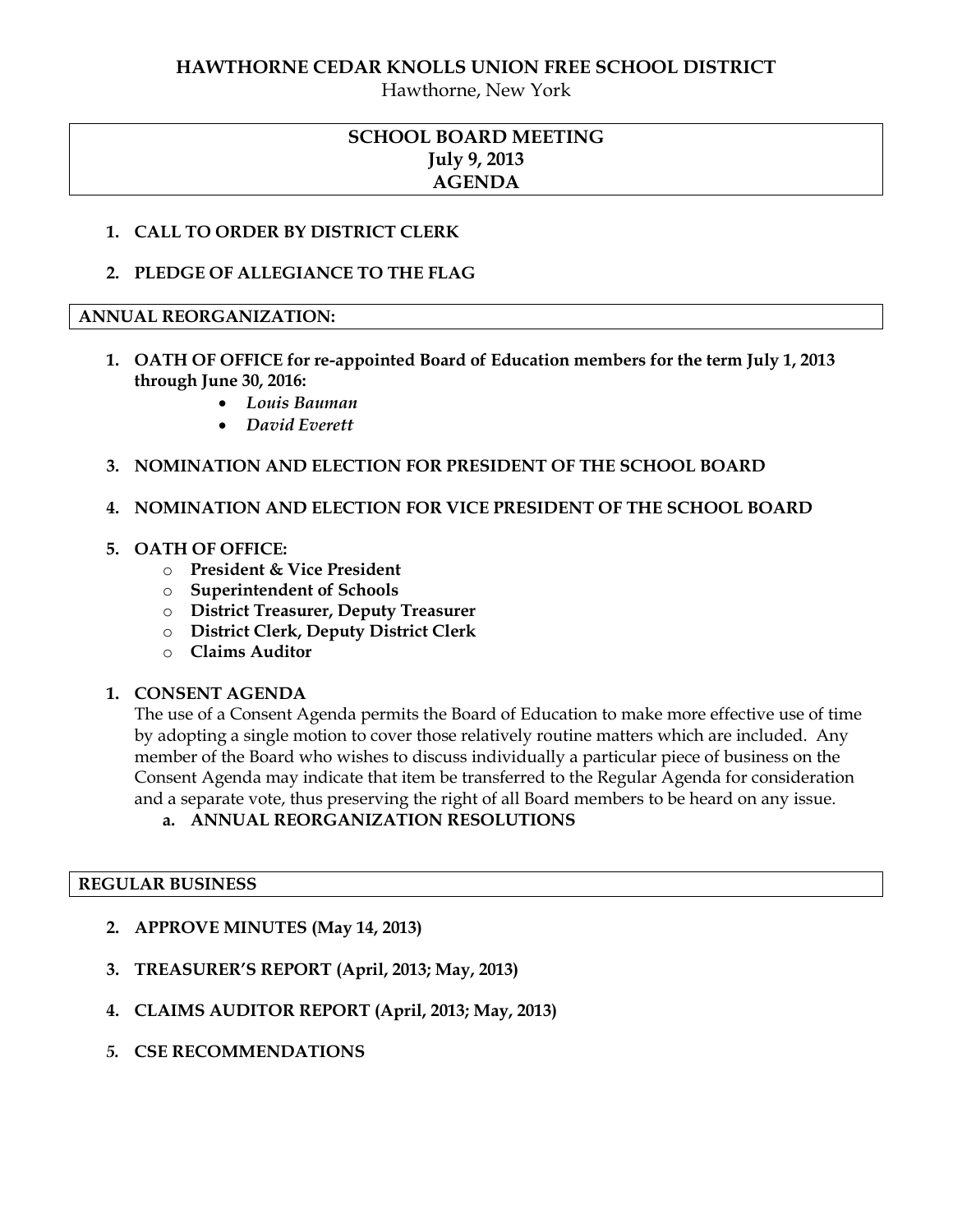## **HAWTHORNE CEDAR KNOLLS UNION FREE SCHOOL DISTRICT** Hawthorne, New York

## **6. CONSENT AGENDA**

The use of a Consent Agenda permits the Board of Education to make more effective use of time by adopting a single motion to cover those relatively routine matters which are included. Any member of the Board who wishes to discuss individually a particular piece of business on the Consent Agenda may indicate that item be transferred to the Regular Agenda for consideration and a separate vote, thus preserving the right of all Board members to be heard on any issue.

- ◆ Approve Disposal of Technology Assets, as per the attached.
- Approve Salary Recommendations for the Unaffiliated Staff, as per attached.
- $\triangle$  Approve contract with James Larsson, consultant for bus driver training, as per the attached contract.
- $\triangle$  Approve contract with Jacqueline Macken, Internal Claims Auditor, as per the attached contract.
- Approve Engagement Letter with Nawrocki Smith LLP, as Internal Auditor, as attached.
- Approve Engagement Letter with Sickler, Torchia Allen & Churchill, CPA's, PC, as Independent Accountant, as attached.
- Approve Engagement Letter with Shaw, Perelson, May & Lambert, LLP, as Legal Counsel, as attached.

## **7. REGULAR AGENDA**

- Approve Settlement Agreement & Release with employee #802 and authorize the Superintendent or Board President or Vice President to sign.
- Abolish (4) Positions, as per the attached, effective July 15, 2013
- Abolish (2) Positions, as per the attached, effective August 31, 2013
- Reduce (1) Position from a 1.0 FTE to .6 FTE, effective August 31, 2013
- Revise the following Working Conditions, to include mandatory employee health care contributions of 5% beginning on September 1, 2013 and 7.5% beginning on July 1, 2014. Other items revised as attached:
	- o Assistant Superintendent
	- o Director of Human Resources
	- o District Treasurer
	- o Superintendent of Buildings & Grounds, et.al
	- o Nursing Staff
	- o Security Staff
	- o Technology Staff
	- o Teaching Assistants
- Revoke letter of Resignation from Janette Maceira, Science Teacher, that was to be effective June 30, 2013, due to satisfying the requirements of the position by receiving Special Education Certification on June 8, 2013. This revocation constitutes no break in service